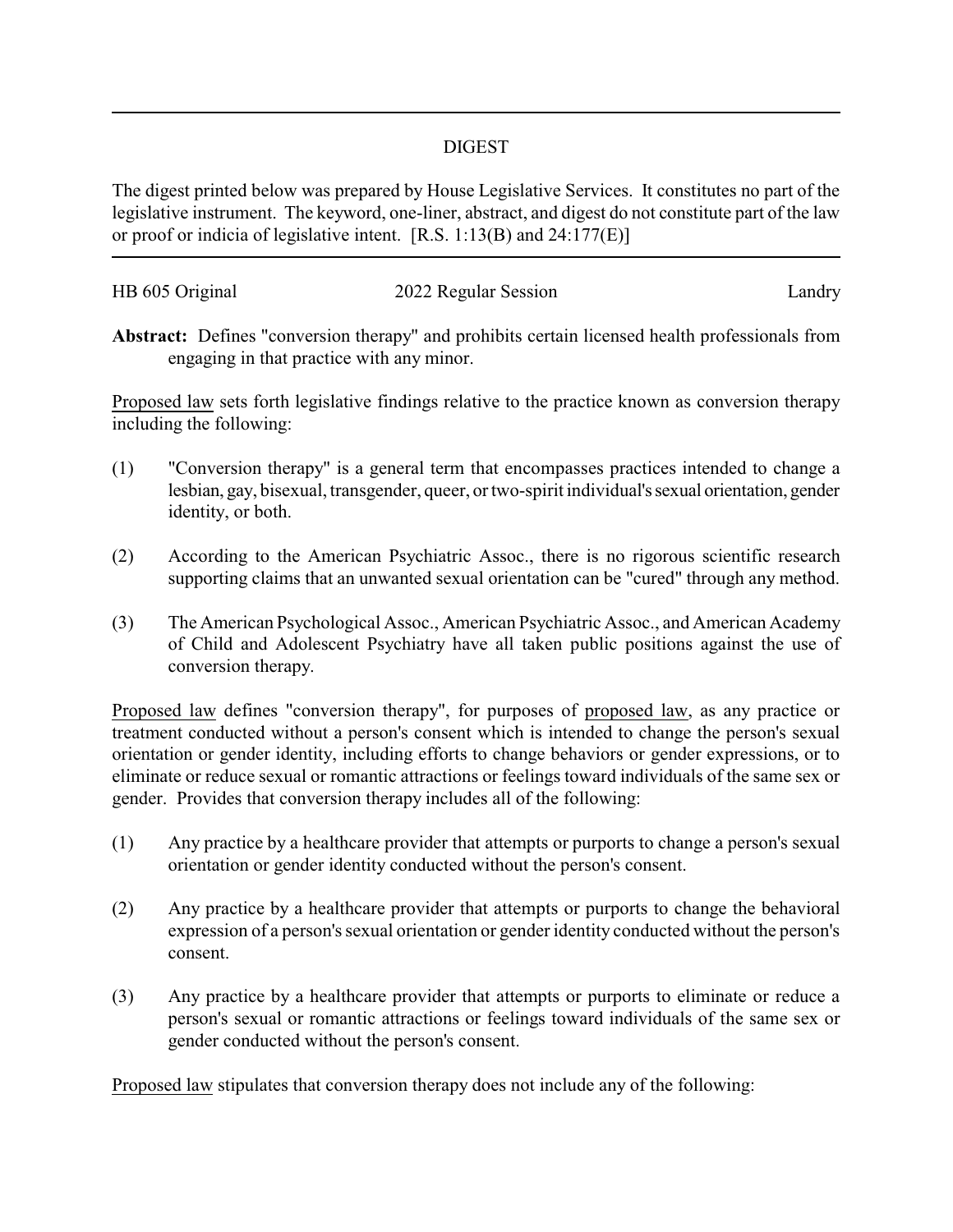- (1) Counseling or other practices by a healthcare provider to assist a person who is undergoing gender transition.
- (2) Counseling or other practices by a healthcare provider that provide acceptance, support, and understanding of a person or facilitate a person's coping, social support, and identity exploration and development, including sexual orientation-neutral interventions to prevent or address unlawful conduct or unsafe sexual practices, if such counseling does not seek to change an individual's sexual orientation or gender identity.
- (3) Counseling or other practices that are conducted at a person's request or otherwise with the person's consent.

Proposed law defines "healthcare provider", for purposes of proposed law, as any of the following professionals who are licensed in accordance with, and whose health profession is regulated by, applicable provisions of present law:

- (1) A psychiatrist and any other physician.
- (2) A medical psychologist, specialist in school psychology, and any other psychologist including any provisional licensed psychologist.
- (3) A marriage and family therapist and any other licensed professional counselor.
- (4) A clinical social worker.
- (5) A psychiatric mental health nurse practitioner and any other advanced practice registered nurse.

Proposed law prohibits healthcare providers, as defined for purposes of proposed law, from engaging in conversion therapy with any patient under the age of 18.

Proposed law provides that whoever violates the prohibition on conversion therapy provided in proposed law shall, for each violation, be fined not more than \$1,000, imprisoned for not more than six months, or both. Provides further that such violation shall also subject the healthcare provider to any applicable disciplinary proceeding, penalty, or sanction for unprofessional conduct imposed by the agency, board, or commission through which he is licensed to practice a health profession.

Proposed law amends present law establishing the practice act of each healthcare provider to which proposed law applies in order to provide that engaging in conversion therapy as prohibited by proposed law is grounds for disciplinary action.

Proposed law requires each agency, board, or commission which licenses and regulates a healthcare provider to which proposed law applies to promulgate all administrative rules necessary to implement proposed law.